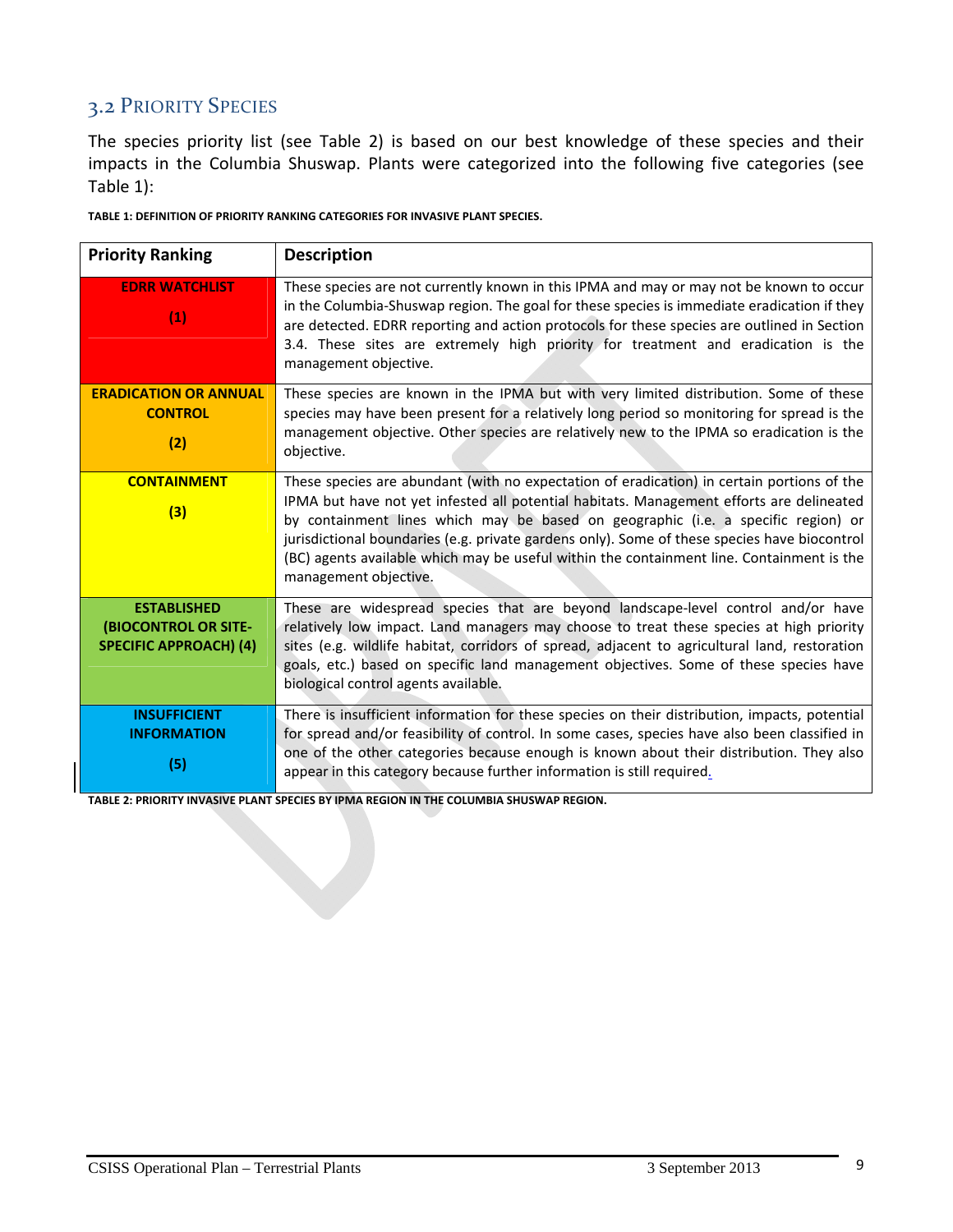**TABLE 2: PRIORITY INVASIVE PLANT SPECIES IN THE COLUMBIA SHUSWAP BY IPMA.**

| <b>Species</b>         | Relevant legislation <sup>1</sup> | Salmon Arm<br><b>IPMA</b> | Revelstoke<br><b>IPMA</b> | Golden<br><b>IPMA</b> |
|------------------------|-----------------------------------|---------------------------|---------------------------|-----------------------|
| Baby's breath          | CCA, FRPA                         | $\mathbf{1}$              | $\mathbf{1}$              | $\overline{2}$        |
| Bighead knapweed       |                                   | $\overline{2}$            | $\mathbf{1}$              | $\mathbf{1}$          |
| Bittersweet nightshade |                                   | $\overline{5}$            | 5                         | 5                     |
| <b>Black knapweed</b>  | <b>FRPA</b>                       | $\mathbf{1}$              | $\overline{2}$            | $\mathbf{1}$          |
| <b>Bladder campion</b> |                                   | $\overline{4}$            | $\overline{4}$            | $\overline{4}$        |
| Blueweed               | WCA-reg, FRPA                     | $\overline{2}$            | $\overline{2}$            | $\overline{2}$        |
| <b>Bull thistle</b>    | CCA, FRPA                         | $\overline{4}$            | $\overline{4}$            | $\overline{4}$        |
| <b>Burdock</b>         | WCA-reg, FRPA                     | $\overline{4}$            | $\overline{4}$            | $\overline{4}$        |
| Canada thistle         | WCA, CCA, FRPA                    | $\overline{4}$            | $\overline{4}$            | $\overline{4}$        |
| Caraway                |                                   | $\mathbf{1}$              | $\mathbf{1}$              | $\overline{2}$        |
| Chicory                |                                   | $\overline{4}$            | $\overline{4}$            | $\overline{4}$        |
| Common bugloss         | <b>FRPA</b>                       | $\mathbf{1}$              | $\mathbf 1$               | $\overline{2}$        |
| Common comfrey         |                                   | $\overline{4}$            | $\overline{4}$            | $\overline{4}$        |
| Common tansy           | WCA-reg, FRPA                     | 3?                        | 3?                        | 3?                    |
| Curled dock            |                                   | $\overline{4}$            | $\overline{4}$            | $\overline{4}$        |
| Cypress spurge         |                                   | $\overline{2}$            | $\mathbf{1}$              | $\overline{2}$        |
| Dalmatian toadflax     | WCA, CCA, FRPA                    | $\overline{4}$            | $\overline{4}$            | $\overline{4}$        |
| Diffuse knapweed       | WCA, CCA, FRPA                    | $\overline{4}$            | $\overline{4}$            | $\overline{4}$        |
| Eyebright              |                                   | $\overline{5}$            | 5                         | 5                     |
| Field bindweed         |                                   | 5                         | $\overline{2}$            | 5                     |
| Field scabious         | <b>FRPA</b>                       | $\overline{2}$            | 1                         | 1                     |
| Groundsel              |                                   | $\overline{4}$            | $\overline{4}$            | $\overline{4}$        |
| Hairy cat's ear        |                                   | $\overline{5}$            | $\overline{3}$            | 5 <sub>5</sub>        |
| Hawkweed spp.          |                                   | $\overline{4}$            | $\overline{4}$            | $\overline{4}$        |
| Himalayan blackberry   | CCA                               | $\overline{5}$            | $\overline{3}$            | $\overline{5}$        |
| Hoary alyssum          | <b>FRPA</b>                       | $\overline{3}$            | $\mathbf 1$               | $\mathbf{1}$          |
| Hoary cress            | WCA-reg, FRPA                     | $\overline{2}$            | $\mathbf{1}$              | $\mathbf{1}$          |
| Hound's tongue         | WCA, CCA, FRPA                    | $\overline{4}$            | $\overline{4}$            | $\overline{4}$        |
| Knotweeds              | WCA, CCA, FRPA                    | $\overline{3}$            | $\overline{3}$            | $\overline{3}$        |

<sup>1</sup> WCA= Weed Control Act; CCA=Community Charter Act; FRPA=Forest and Range Practices Act